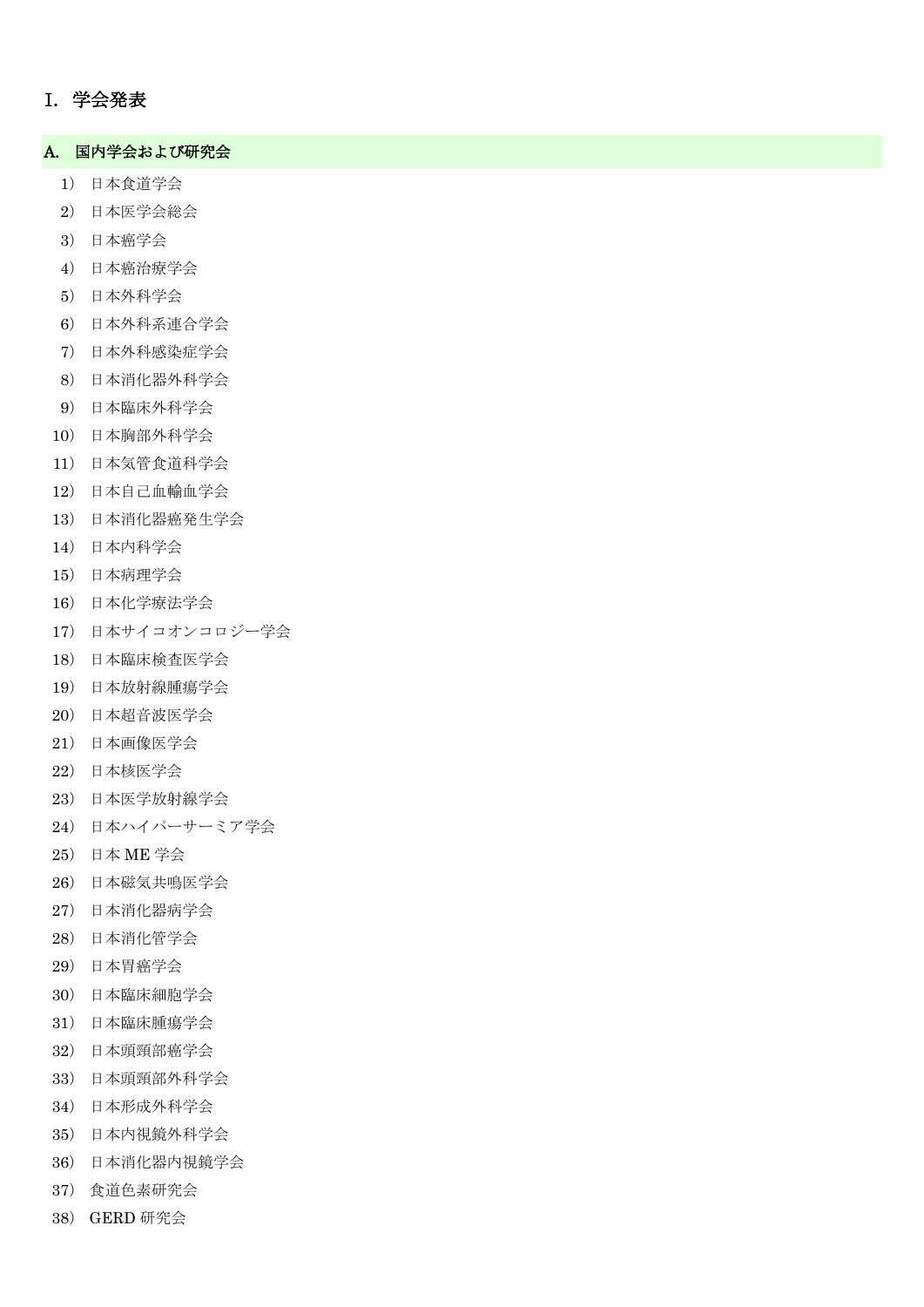- 39) 食道内視鏡外科研究会
- 40) 日本消化器内視鏡学会地方会
- 41) 日本再生医療学会
- 42) 日本組織培養学会
- 43) 日本ヒト細胞学会
- 44) 日本腹部救急医学会
- 45) 日本消化器がん検診学会
- 46) 日本小児外科学会
- 47) 日本レーザー医学会

#### B. 国際学会

- 1) American Association for Cancer Research
- 2) American College of Surgeons
- 3) American Society of Clinical Oncology
- 4) American Society for Radiation Oncology
- 5) American Surgical Association
- 6) Asia Pacific Cancer Conference
- 7) Asian Surgical Association
- 8) British Surgical Research Society
- 9) European Society for Surgical Research
- 10) Federation of European Cancer Societies
- 11) Federation of European Society of Surgical Oncology
- 12) Federation of European Society for Medical Oncology
- 13) European Society for Therapeutic Radiology and Oncology
- 14) International Agency for Cancer Research
- 15) International College of Surgeons
- 16) International Cancer Congress
- 17) International Congress of the Chemotherapy
- 18) International Congress of Cytology
- 19) International Congress of Radiology
- 20) International Society of Chemotherapy
- 21) International Society of Surgery
- 22) International Society for Diseases of the Esophagus
- 23) International Union of Immunological Societies
- 24) International Union for Cancer Research
- 25) Radiological Society of North America
- 26) Society of American Gastrointestinal Endoscopic Surgeons
- 27) Society of Laparoscopic Surgeons
- 28) Society of Surgical Oncology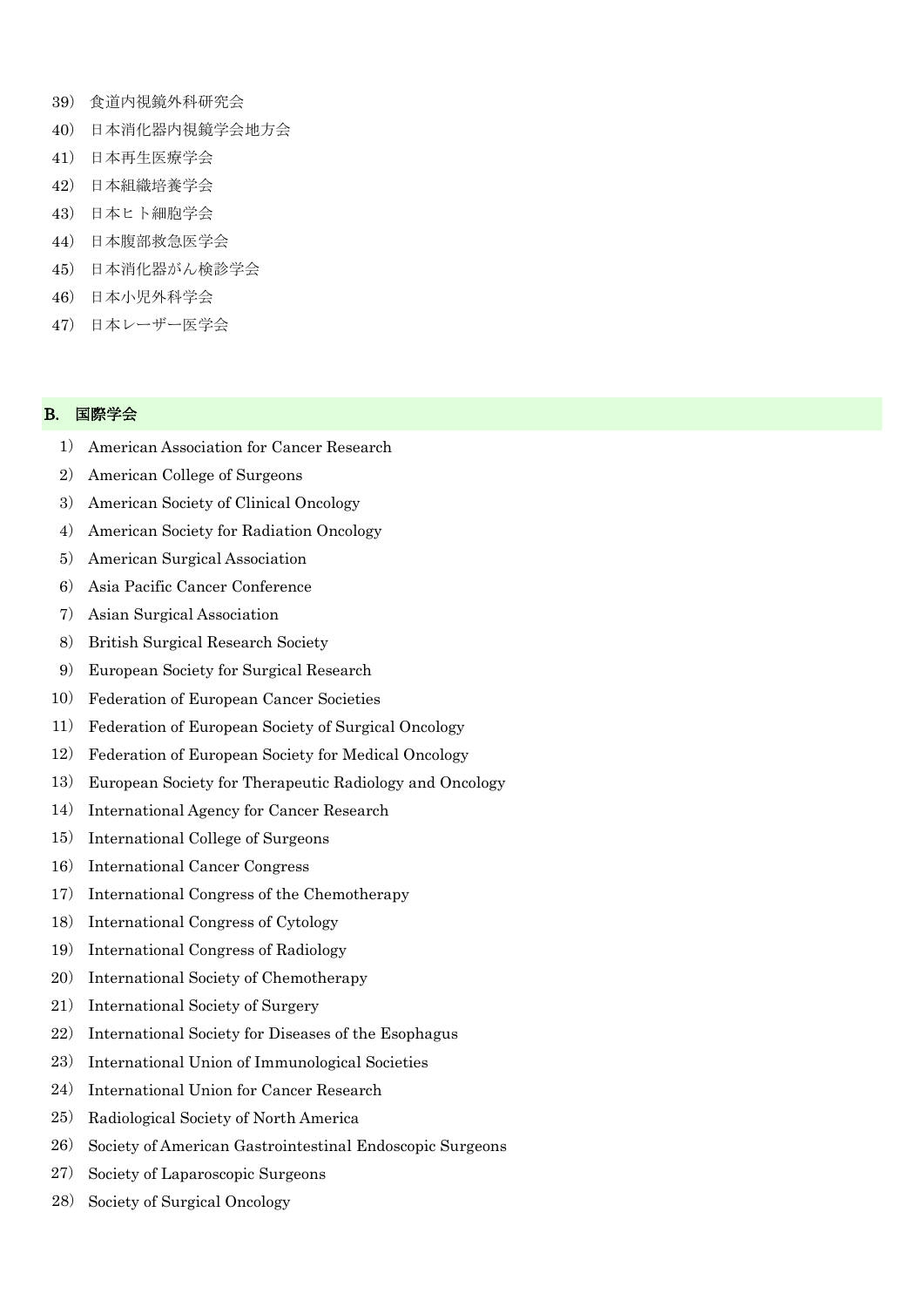- ) World Federation of Ultrasound in Medicine and Biology
- ) American Association for Thoracic Surgery
- ) ASCO GI conference
- ) European Association for Cardiothoracic Surgery
- ) International Gastric Cancer Congress (※ただし、内容が「食道胃接合部癌」「噴門癌」に関するものに限る)
- ) Society of Thoracic Surgeons
- ) American Gastroenterological Association(AGA)
- ) European Cancer Congress (ECCO)
- ) European Society for Medical Oncology (ESMO)
- ) International Conference on Gastroenterological Carcinogenesis
- ) United european gastroenterology week(UEGW)
- ) World Organization for Specialized Studies on Diseases of the Esophagus(OESO)

## II. 学術論文

### A. 和文論文

- 1. 著書
- 2. 学会機関誌
- ) 超音波医学
- ) 日本医学会総会会誌
- ) 日本化学療法学会雑誌
- ) 日本核医学会誌
- ) 日本気管食道科学会会報
- ) 日本癌検診診断学会誌
- ) 日本外科学会雑誌
- ) 日本外科系連合学会誌
- ) 日本消化器外科学会雑誌
- ) 日本消化器内視鏡学会雑誌
- ) 日本消化器病学会雑誌
- ) 日本内科学会雑誌
- ) 日本内視鏡外科学会雑誌
- ) 日本内分泌学会雑誌
- ) 日本臨床外科学会雑誌
- ) 日本臨床細胞学会雑誌
- ) 日本臨床腫瘍学会雑誌
- ) 日本消化器がん検診学会誌
- ) 日本レーザー医学会誌
- 3. 学術雑誌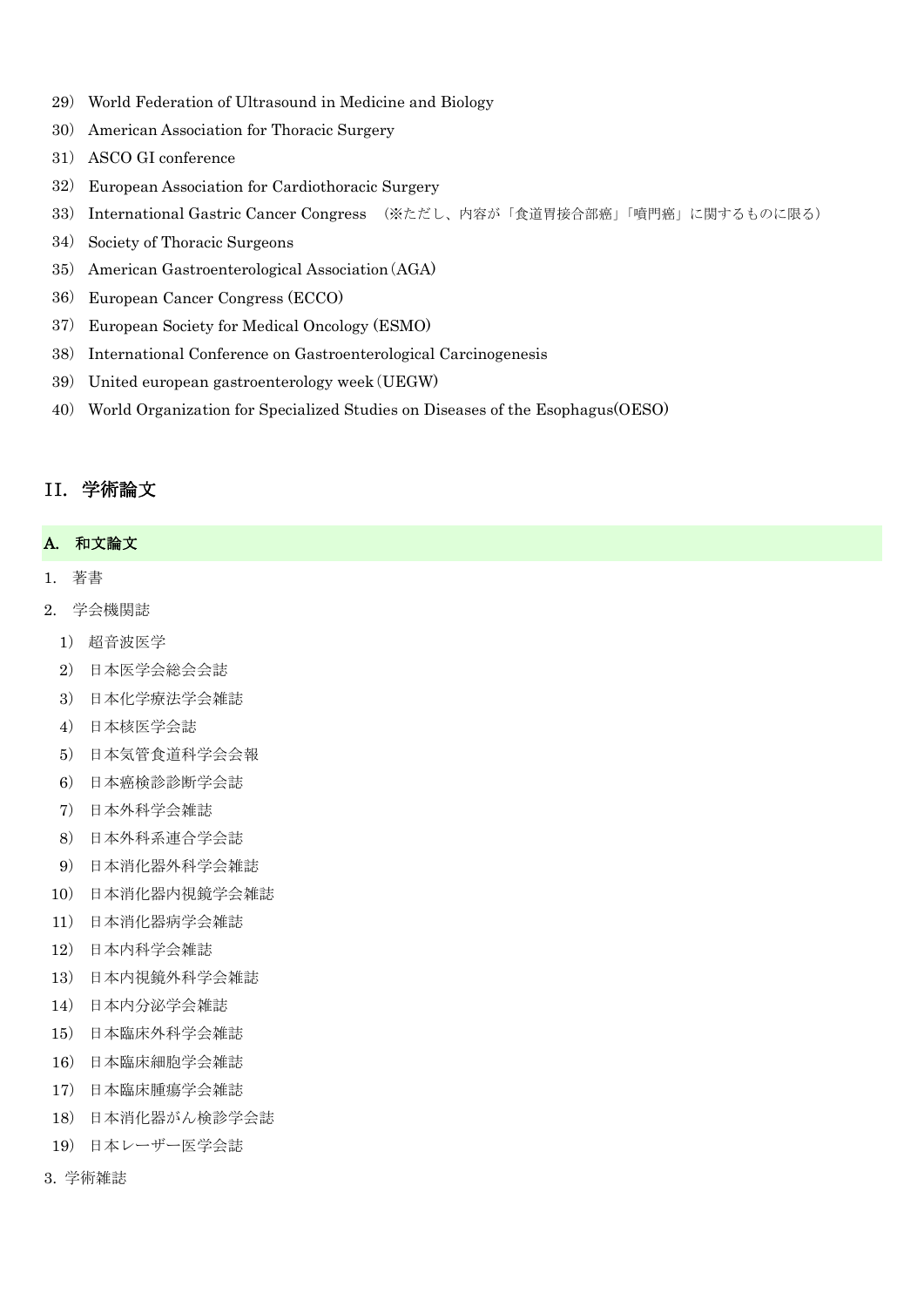- ) 医学のあゆみ
- ) 胃と腸
- ) 医療
- ) Oncologia
- ) 核医学
- ) 画像診断
- ) 癌と化学療法
- ) 癌の臨床
- ) 外科
- ) 外科治療
- ) 最新医学
- ) 手術
- ) 診断と治療
- ) 総合臨床
- ) 消化器外科
- ) 消化器内視鏡
- ) ターミナルケア
- ) 治療
- ) 内科
- ) 内分泌と代謝
- ) 日本医師会雑誌
- ) 日本医事新報
- ) 日本臨床
- ) Biotherapy
- ) 臨床画像
- ) 臨床外科
- ) 臨床成人病
- ) 臨床と研究
- ) 臨床病理
- ) 臨床放射線
- ) 外科診療
- ) 消化器科
- ) 臨床消化器内科
- 4. 大学医学雑誌

### B. 欧文論文

- 1. 著書
- 2. 欧文掲載誌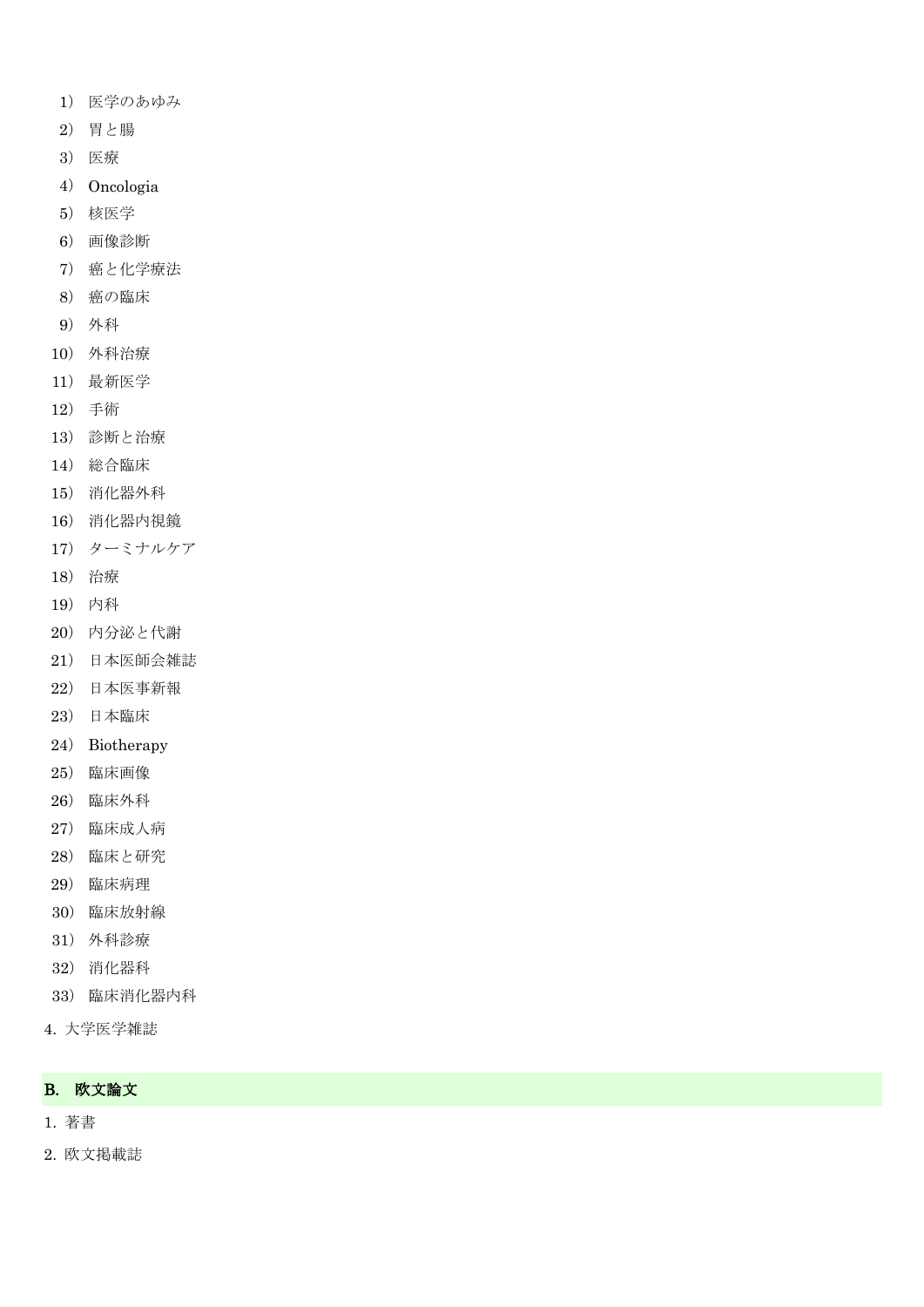- ) Acta Cytologica
- ) Acta Oncologica
- ) Acta Pathologica
- ) Acta Radiologica
- ) American Journal of Clinical Oncology
- ) American Journal of Medicine
- ) American Journal of Pathology
- ) American Journal of Surgery
- ) American Journal of Surgical Pathology
- ) American Journal of Roentgenology
- ) American Surgeon
- ) Annals of Internal Medicine
- ) Annals of Plastic Surgery
- ) Annals of Surgery
- ) Annals of Surgical Oncology
- ) Annals of Thoracic Surgery
- ) Anticancer Research
- ) Archives of Surgery
- ) Archives of Internal Medicine
- ) Asian Journal of Surgery
- ) Biochemical and Biophysical Research Communications
- ) British Journal of Cancer
- ) British Journal of Haematology
- ) British Journal of Radiology
- ) British Journal of Surgery
- ) British Medical Journal
- ) CA: A Cancer Journal for Clinicians
- ) Canadian Medical Association Journal
- ) Cancer
- ) Cancer Chemotherapy and Pharmacology
- ) Cancer Detection and Prevention
- ) Cancer Letters
- ) Cancer Research
- ) Cancer Science
- ) Cancer Treatment Reports
- ) Cancer Treatment Reviews
- ) Carcinogenesis
- ) Cell
- ) Chemotherapy
- ) Clinical Research
- ) Clinical Cancer Research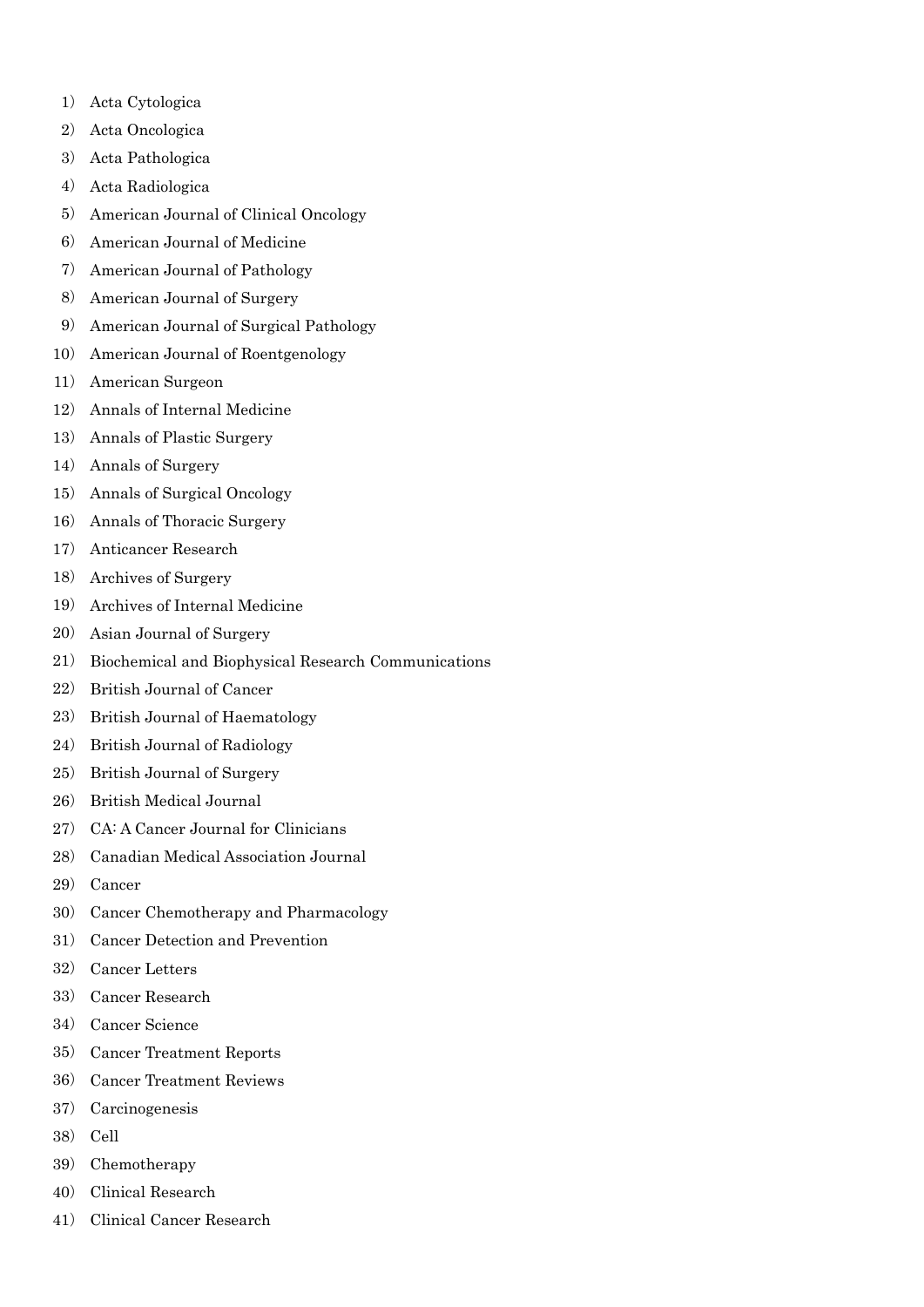- ) Clinical and Experimental Metastasis
- ) Clinical Oncology
- ) Digestion
- ) Digestive Endoscopy
- ) Digestive Surgery
- ) Disease of the Esophagus
- ) Epidemiologic Reviews
- ) Endoscopy
- ) Epidemiology
- ) Esophagus
- ) European Journal of Cancer
- ) European Journal of Clinical Investigation
- ) European Journal of Surgical Oncology
- ) European Surgical Research
- ) Gastroenterology
- ) General Thoracic and Cardiovascular Surgery (Japanese Journal of Thoracic and Cardiovascular Surgery)
- ) Gut
- ) Hepato-gastroenetrology
- ) Histopathology
- ) Human Pathology
- ) International Journal of Cancer
- ) International Journal of Clinical Oncology
- ) International Journal of Oncology
- ) International Journal of Radiation Oncology Biology Physics
- ) International Surgery
- ) Japanese Journal of Clinical Oncology
- ) Journal of the American College of Surgeons
- ) Journal of the American Medical Informatics Association
- ) Journal of Clinical Investigation
- ) Journal of Clinical Oncology
- ) Journal of Experimental Medicine
- ) Journal of Experimental and Clinical Cancer Research (JECCR)
- ) Journal of Human Genetics
- ) Journal of Internal Medicine
- ) Journal of Medical Physics
- ) Journal of the National Cancer Institute
- ) Journal of Surgical Oncology
- ) Journal of Surgical Research
- ) Journal of Pathology
- ) Lancet
- ) Medicine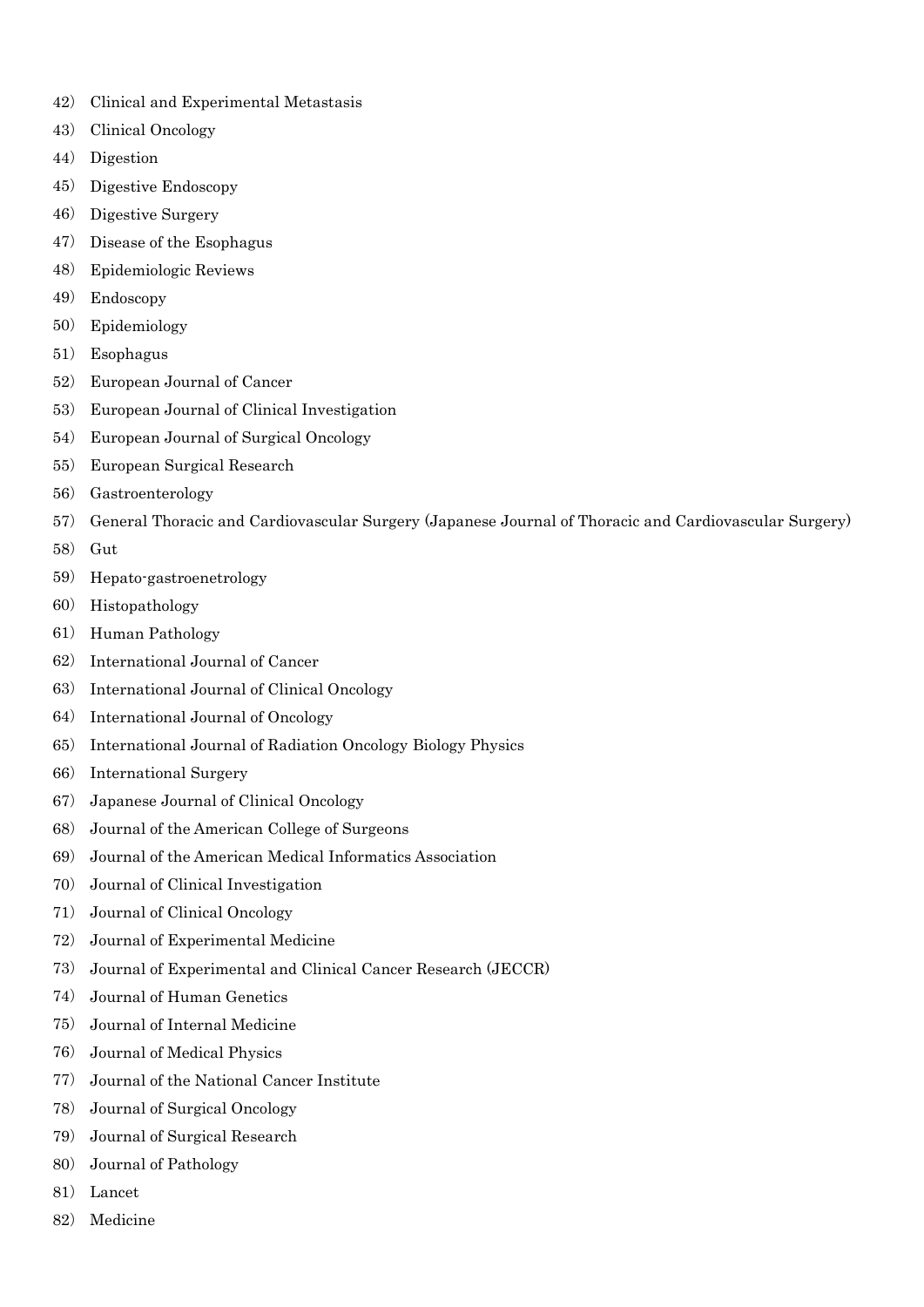- ) Modern Pathology
- ) Nature
- ) Nature Genetics
- ) New England Journal of Medicine
- ) Oncogene
- ) Oncology
- ) Oncology report
- ) Pathology International (Acta Pathologica Japonica)
- ) Proceedings of the National Academy of Sciences of the United States of America
- ) Japanese Journal of Radiology
- ) Radiology
- ) Radiotherapy and Oncology
- ) Seminars in Surgical Oncology
- ) Science
- ) Surgery
- ) Surgical Endoscopy
- ) Surgery Today(Japanese Journal of Surgery)
- ) Surgical Clinics of North America
- ) World Journal of Surgery
- ) Abdominal Imaging
- ) Alimentary Pharmacology and Therapeutics
- ) American Journal of Clinical Pathology
- ) American Journal of Gastroenterology
- ) American Journal of Physiology-Gastrointestinal and Liver Physiology
- ) Annals of Oncology
- ) Annals of Thoracic and Cardiovascular Surgery
- ) BMC Gastroenterology
- ) Clinical Gastroenterology and Hepatology
- ) Digestive Diseases
- ) Digestive Diseases and Sciences
- ) Digestive and Liver Diseases
- ) European Journal of Cardiothoracic Surgery
- ) European Journal of Gastroenterology and Hepatology
- ) Gastric Cancer(※ただし、内容が「食道胃接合部癌」「噴門癌」に関するものに限る)
- ) Gastroenterology Clinics of North America
- ) Helicobacter
- ) Internal Medicine
- ) International Journal of Molecular Medicine
- ) Journal of Clinical Gastroenterology
- ) Journal of Gastroenterology
- ) Journal of Gastroenterology and Hepatology